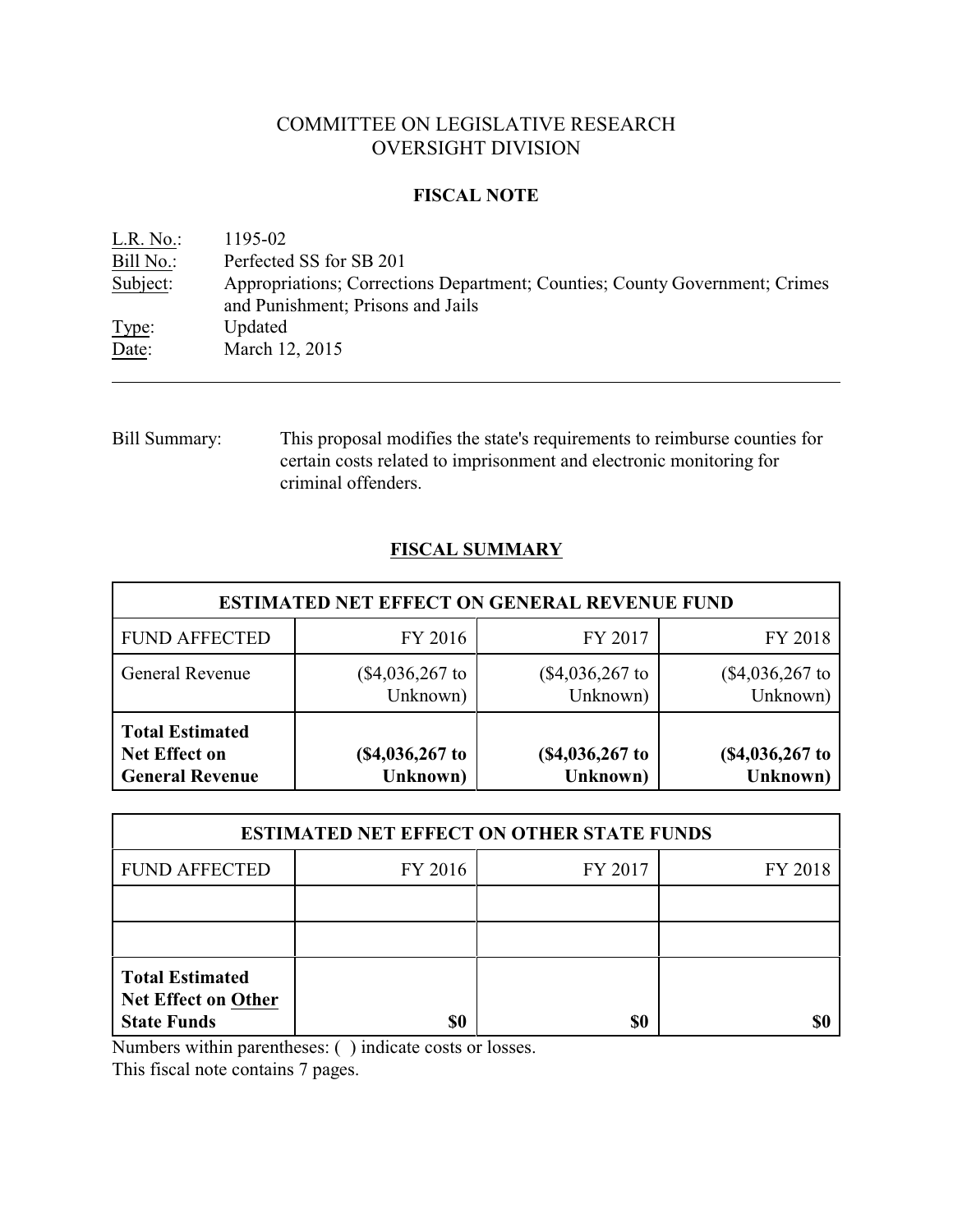L.R. No. 1195-02 Bill No. Perfected SS for SB 201 Page 2 of 7 March 12, 2015

| <b>ESTIMATED NET EFFECT ON FEDERAL FUNDS</b>                        |         |         |         |  |  |  |
|---------------------------------------------------------------------|---------|---------|---------|--|--|--|
| <b>FUND AFFECTED</b>                                                | FY 2016 | FY 2017 | FY 2018 |  |  |  |
|                                                                     |         |         |         |  |  |  |
|                                                                     |         |         |         |  |  |  |
| <b>Total Estimated</b><br>Net Effect on All<br><b>Federal Funds</b> | \$0     | \$0     |         |  |  |  |

| <b>ESTIMATED NET EFFECT ON FULL TIME EQUIVALENT (FTE)</b>    |         |         |         |  |  |  |
|--------------------------------------------------------------|---------|---------|---------|--|--|--|
| <b>FUND AFFECTED</b>                                         | FY 2016 | FY 2017 | FY 2018 |  |  |  |
|                                                              |         |         |         |  |  |  |
|                                                              |         |         |         |  |  |  |
| <b>Total Estimated</b><br><b>Net Effect on</b><br><b>FTE</b> |         |         |         |  |  |  |

 $\boxtimes$  Estimated Net Effect (expenditures or reduced revenues) expected to exceed \$100,000 in any of the three fiscal years after implementation of the act.

| <b>ESTIMATED NET EFFECT ON LOCAL FUNDS</b>            |                                  |                                  |                                  |  |  |  |  |
|-------------------------------------------------------|----------------------------------|----------------------------------|----------------------------------|--|--|--|--|
| FY 2017<br><b>FUND AFFECTED</b><br>FY 2016<br>FY 2018 |                                  |                                  |                                  |  |  |  |  |
| <b>Local Government</b>                               | \$4,036,267 to<br><b>Unknown</b> | \$4,036,267 to<br><b>Unknown</b> | \$4,036,267 to<br><b>Unknown</b> |  |  |  |  |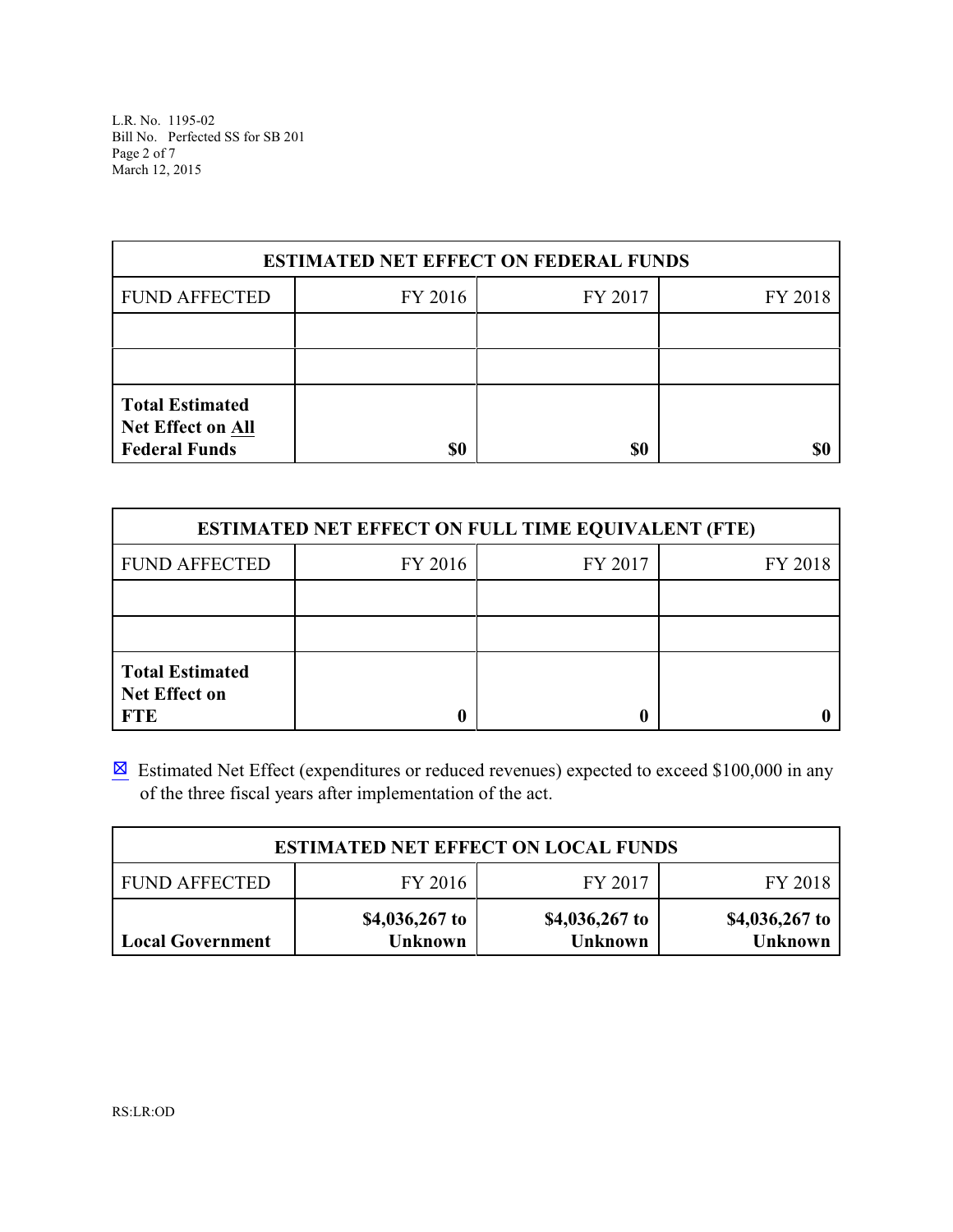L.R. No. 1195-02 Bill No. Perfected SS for SB 201 Page 3 of 7 March 12, 2015

#### **FISCAL ANALYSIS**

#### ASSUMPTION

**Oversight** originally had to prepare a fiscal note for this bill without all of the needed responses. Without a response from the Department of Corrections, Oversight assumed the proposal would increase the state reimbursement payments to the counties by an unknown amount. Oversight has received an estimate from the Department of Corrections for this Senate Substitute.

Oversight notes that according to budget submissions from the Department of Corrections, the state reimbursed counties for the past three fiscal years for Certificates of Delivery, extradition expenses, and for the cost of incarceration:

|                             | FY 2012      | FY 2013      | FY 2014      |
|-----------------------------|--------------|--------------|--------------|
| Certificates of Delivery    | \$1,841,049  | \$2,022,861  | \$1,892,884  |
| <b>Extradition</b> expenses | \$1,826,271  | \$1,788,868  | \$1,506,710  |
| Incarceration expenses      | \$34,393,293 | \$34,248,866 | \$33,518,451 |
| <b>TOTAL</b>                | \$38,060,613 | \$38,060,595 | \$36,918,595 |

Officials from the **Department of Corrections (DOC)** state this legislation expands the number of instances in which the Department of Corrections (DOC) would be required to reimburse counties for the costs of incarceration of prisoners in county jails.

221.160 RSMo - requires the Department to pay fifty percent of county jail expenses for persons charged with a felony offense as soon as state charges are filed.

The Department does not currently pay for incarceration expenses unless a conviction has been obtained or there is an acquittal for capital or felony charges. In those cases, the DOC would pay for 100% of the incarceration costs.

The DOC is not able to obtain figures on the number of jail bed days for offenders who would qualify for the 50% rate. The DOC assumes it could include offenders jailed but never brought to trial by the county. Therefore, the cost of this change is (Unknown).

This legislation also states that costs for those charged with a felony offense and subject to monitoring pursuant to section 221.025 (electronic monitoring) shall be reimbursed by the state in the amount of one hundred percent of expenses.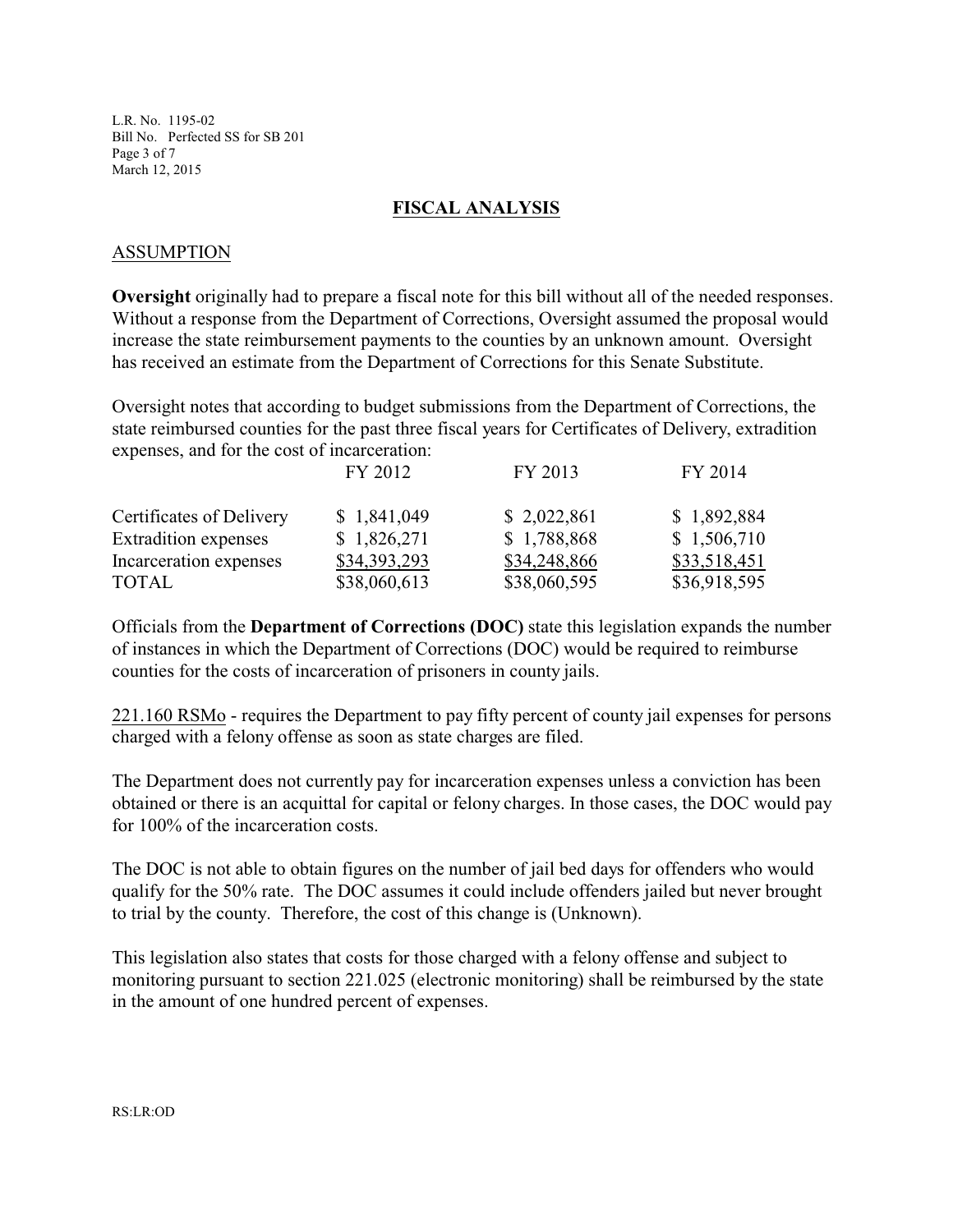L.R. No. 1195-02 Bill No. Perfected SS for SB 201 Page 4 of 7 March 12, 2015

### ASSUMPTION (continued)

The Department does not currently pay for costs other than incarceration costs. Under current statute, an individual is not eligible to be released on electronic monitoring unless the person or the county commission agrees to pay for those costs.

The DOC is also not able to determine the usage of electronic monitoring by the counties and the cost would be (Unknown).

550.030 RSMo. - requires the DOC to pay the counties for the cost of incarceration for offenders sentenced to the county jail for a felony offense, or to pay a fine, or both, and is unable to pay the costs. The state shall pay the costs and may seek reimbursement from the defendant as provided by law.

The Department does not currently pay for the incarceration expenses of offenders sentenced to jail, or to pay a fine, or both for a felony offense.

Therefore, this legislation change has the potential for a significant financial cost to the Department. Based on figures obtained from the Office of State Courts Administrator, the DOC will become responsible for the additional costs of incarceration for felony cases sentenced to jail, or to pay a fine, or both.

The DOC obtained figures from the Office of State Courts Administrator to determine the number of cases that were convicted of a crime, the percentage of cases that were Suspended Execution of Sentence (SES), and the amount of time each case was eligible to be sentenced to. The DOC assumes the SES cases will not accrue jail time since their sentence was not executed, although the DOC might be required to pay for any pre-trial jail time. The DOC also assumed that convicted offenders would not necessarily serve the entire sentence for which they were eligible. Some offenders might get out based on time served and others might get out early based on good behavior. Therefore, the DOC assumed that approximately half (50%) of the possible sentenced time would be served by offenders.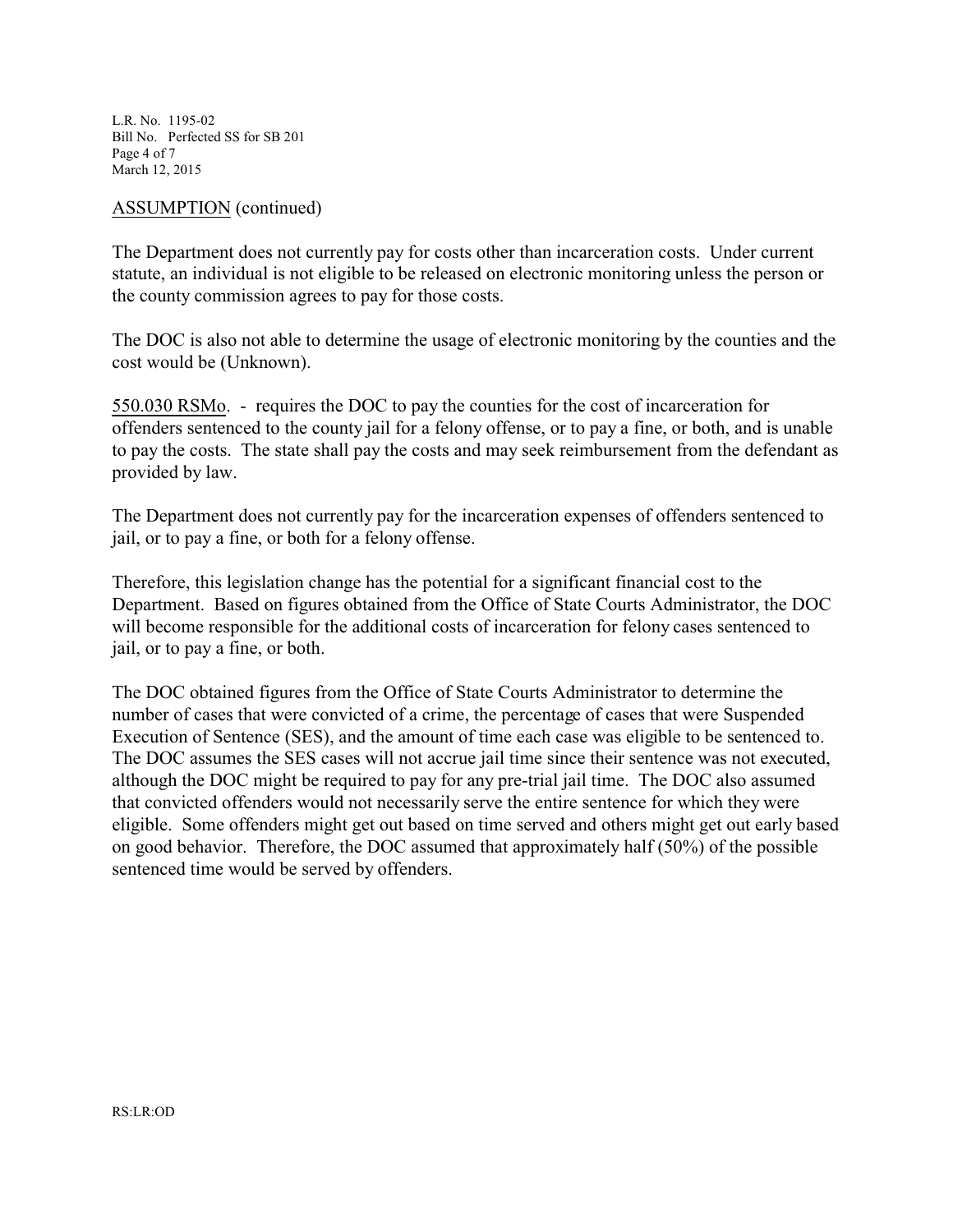L.R. No. 1195-02 Bill No. Perfected SS for SB 201 Page 5 of 7 March 12, 2015

## ASSUMPTION (continued)

|                |       | Percentage  |         |          | Assume    |                 |             |
|----------------|-------|-------------|---------|----------|-----------|-----------------|-------------|
| Classification | Case  | Suspended   | Case    | Average  | $50\%$ of | <b>Bed Days</b> | Cost (a)    |
| of Crime       | Count | execution   | Count   | Possible | time      |                 | \$20.58 per |
|                |       | of sentence | non-SES | Sentence | served    |                 | day         |
|                |       | (SES)       |         |          |           |                 |             |
| Felony         |       |             |         |          |           |                 |             |
| Unclassified   | 27    | 3.70%       | 26      | 186      | 93        | 2,418           | \$49,764    |
| Felony B       | 11    | 27.27%      | 8       | 142      | 71        | 568             | \$11,690    |
| Felony C       | 1,095 | $6.66\%$    | 1,022   | 217      | 108.5     | 110,895         | \$2,282,217 |
| Felony D       | 786   | 19.51%      | 633     | 260      | 130       | 82,245          | \$1,692,596 |
| Total          | 1,919 |             | 1,689   |          |           | 196,126         | \$4,036,267 |
|                |       |             |         |          |           |                 |             |

The estimated cost of reimbursement for the additional jail bed days is calculated as follows:

The legislation also allows the State to seek reimbursement from offenders for the cost of incarceration. However, the State does not have the same remedies for seeking reimbursement from offenders that the counties have. The DOC does not anticipate that there will much money collected from offenders to pay for these costs.

The impact of the proposed changes to these statutes would be the estimated cost of the additional jail bed days of \$4,036,267 for additional felony cases and the unknown costs of electronic monitoring and pre-trial jail bed days.

In response to a previous version, officials from **Cole County** stated the legislation would have an estimated \$900,000 positive fiscal impact on their county annually.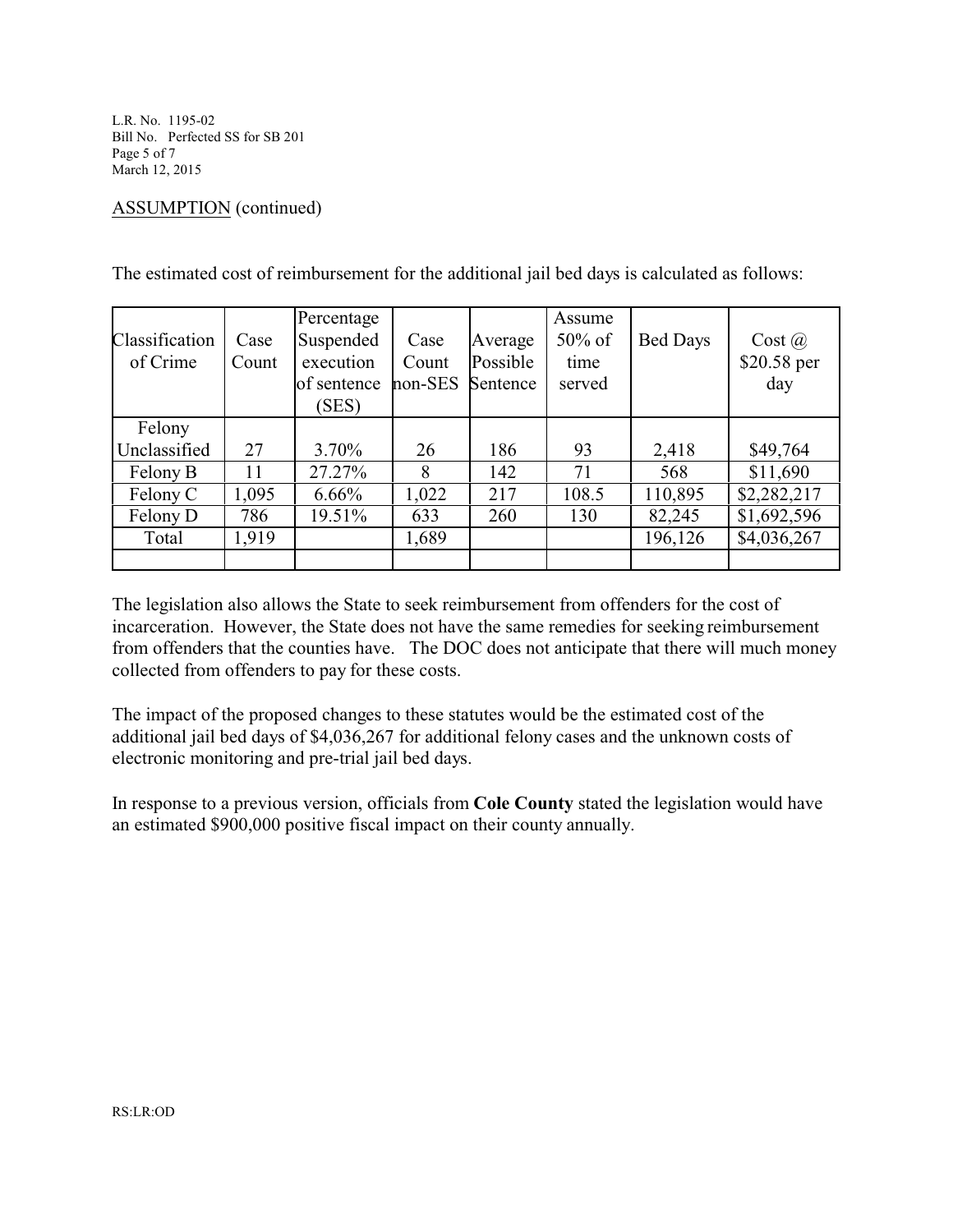L.R. No. 1195-02 Bill No. Perfected SS for SB 201 Page 6 of 7 March 12, 2015

| FISCAL IMPACT - State Government                                                                                 | FY 2016<br>$(10 \text{ Mo.})$      | FY 2017                            | FY 2018                                    |
|------------------------------------------------------------------------------------------------------------------|------------------------------------|------------------------------------|--------------------------------------------|
| <b>GENERAL REVENUE</b>                                                                                           |                                    |                                    |                                            |
| Costs - Department of Corrections<br>change in reimbursement for costs of<br>incarceration                       | $(\$4,036,267$<br>Unknown)         | $($4,036,267$$ to<br>Unknown)      | (\$4,036,267 to<br>Unknown)                |
| <b>ESTIMATED NET EFFECT TO</b><br><b>GENERAL REVENUE</b>                                                         | <u>(\$4,036,267 to</u><br>Unknown) | <u>(\$4,036,267 to</u><br>Unknown) | <u>(\$4,036,267 to</u><br><b>Unknown</b> ) |
| FISCAL IMPACT - Local Government                                                                                 | FY 2016<br>$(10 \text{ Mo.})$      | FY 2017                            | FY 2018                                    |
| <b>COUNTIES</b>                                                                                                  |                                    |                                    |                                            |
| Revenue - payments from the<br>Department of Corrections - change in<br>reimbursement for costs of incarceration | \$4,036,267<br>Unknown             | \$4,036,267 to<br>Unknown          | \$4,036,267 to<br>Unknown                  |
| <b>ESTIMATED NET EFFECT TO</b><br><b>COUNTIES</b>                                                                | \$4,036,267 to<br><b>Unknown</b>   | \$4,036,267 to<br><b>Unknown</b>   | \$4,036,267 to<br>Unknown                  |

# FISCAL IMPACT - Small Business

No direct fiscal impact to small businesses would be expected as a result of this proposal.